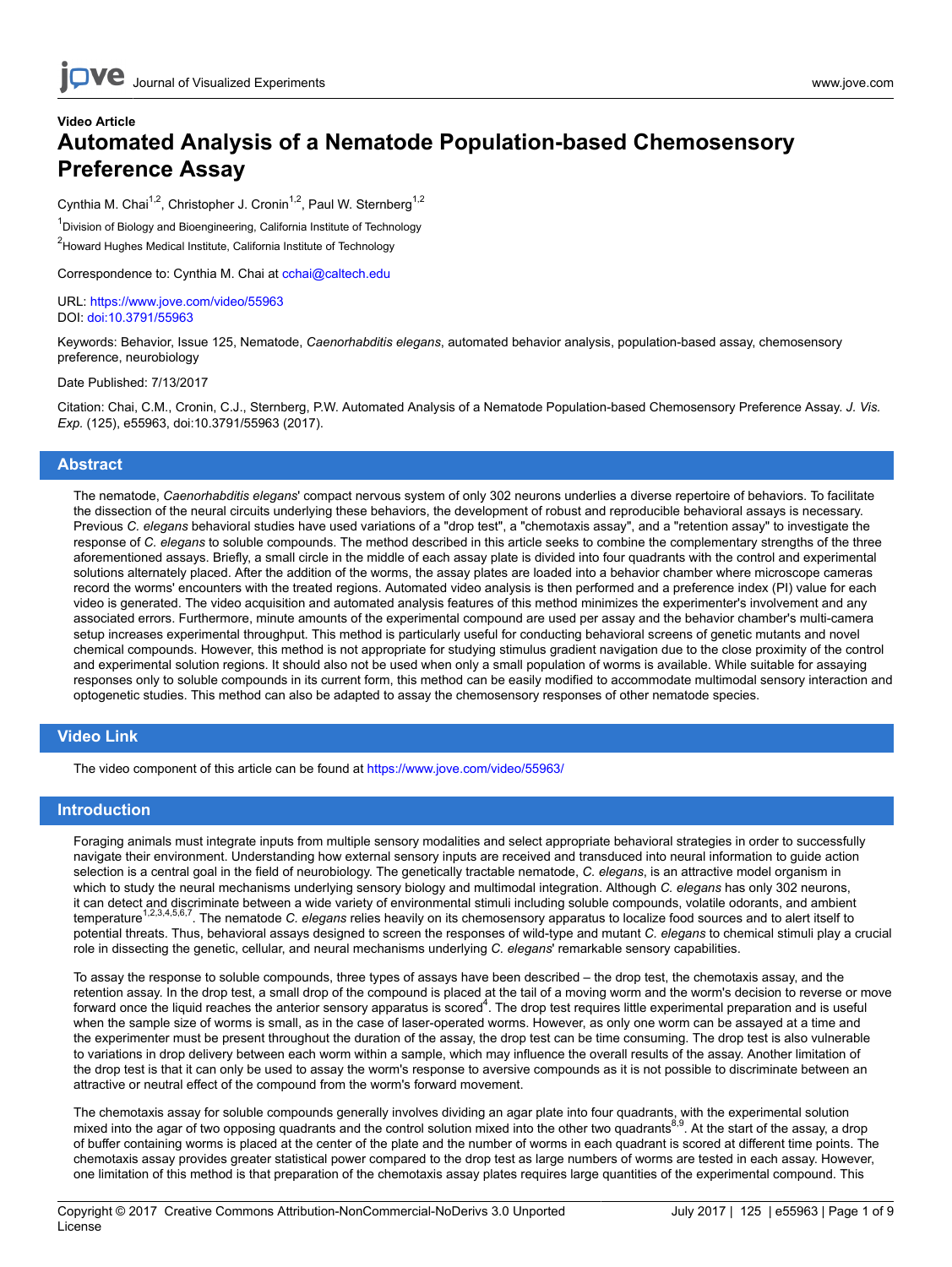will make it difficult to conduct large-scale behavior screens if a complicated purification process with limited yields is required to obtain the compound of interest, as in the case of the ascaroside signaling molecules<sup>10</sup>. In addition, the manual counting of worms throughout the assay is susceptible to errors and the perturbation of the plates during the counting process might affect the results.

Unlike the two aforementioned methods, the retention assay utilizes machine vision, which minimizes error during the scoring process and reduces experimenter's interference during the assay<sup>11</sup>. Computerized analysis of video recordings of worm behavior can also potentially reveal subtler behavioral dynamics that will be missed when scoring is only performed at a few discrete time points. In the retention assay, two solutions spots are added on opposite sides of a small circular bacterial food patch followed by the placement of a small number of worms in the middle of the food patch. The worms' behavior is then video recorded, analyzed, and a preference index value is calculated based on the total number of worm pixels in each solution region. Although the presence of an attractive food patch enables smaller populations of worms to be used in each assay, food has previously been shown to sensitize avoidance behaviors to soluble repellants<sup>12</sup>. Furthermore, worms exhibit a photophobic response to short-wavelength light and the use of microscope light sources that emit white light in the behavior recording setup might affect behavior .

The purpose of the method discussed in this article is to record and analyze *C. elegans'* preference for soluble compounds using a populationbased assay. To this end, the current method integrates and improves upon aspects from all three of the previously discussed methods. It enables large populations of worms to be tested and requires only small amounts of the experimental solution to be used in each assay. In addition, the assay is conducted within a custom-built enclosed behavior chamber with infrared LED backlighting to minimize the effects of short-wavelength light on behavior. Each chamber can also be outfitted with multiple microscope cameras, which increases experimental throughput without compromising bench space. Finally, video analysis software outputs the preference index value for each video as well as an accompanying worm occupancy plot to visualize population behavior dynamics over time. The chamber setup and assay protocol can be further modified to study multimodal behavior responses such as the effect of odorants or temperature on chemosensory behaviors.

This article describes the construction of the behavior chamber and the assay protocol. It also demonstrates the utility of this method in assaying the response of wild-type worms and chemosensory defective mutants to the known soluble repellant, copper ions<sup>4</sup>. Finally, the video analysis process using the provided software is detailed.

## **Protocol**

## **1. Behavior Chamber Assembly**

NOTE: The behavior chamber consists of an approximately cube-shaped frame made of extruded aluminum bars, covered with opaque fabric covers, with a clear acrylic bottom and camera supports. Joints between the extruded aluminum bars forming the behavior chamber are all perpendicular and are secured using "L"-shaped corner brackets (1-inch wide with 1-inch legs) that fasten one corner bracket leg to each bar with screws and slide-in T-nuts. Each joint is secured with either one or two corner brackets as described below. The fabric covers over the chamber are attached to the aluminum frame bars with the same screws and slide-in T-nuts but through grommets in the corners of the fabric. Screws are properly inserted into the countersunk side of the slide-in T-nuts, not into the side with the protruding lip. When attaching a screw/Tnut fastener assembly to an aluminum bar, slide the T-nut into the channel on the appropriate face of the bar with the head of the screw sticking out of the slot.

#### 1. **Prepare fabric covers.**

- 1. Use scissors to cut five pieces of the opaque polyester fabric to cover the top and four sides of the chamber.
	- 1. Cut one square 14 x 14 inch<sup>2</sup> sheet of fabric for the top of the chamber. Cut four rectangular 11 x 14 inch<sup>2</sup> sheets of fabric for the sides of chamber.
- 2. Install grommets at the corners of the fabric sheets.
	- 1. Mark a reference line 0.5 inch from each edge of all five polyester fabric sheets using a pencil and straightedge.
	- 2. For the four rectangular sheets, use grommet pliers to insert grommets centered where the pencil lines intersect at each corner (that is, 4 grommets per sheet).
	- 3. For the square sheet, insert two grommets along each edge with each grommet centered on the pencil line and positioned 1.5 inches from the end of each of the four pencil lines (that is, 8 grommets total, two near each corner).
- 3. Insert a screw into each grommet hole and loosely attach a T-nut to each.

#### 2. **Fabricate camera mount bars.**

- 1. Use a band saw or equivalent to cut one 2 inch long piece of aluminum extrusion bar for each camera, ensuring the cut end of the bar is perpendicular to the bar length to ease later assembly.
- 2. Use a drill press with a 0.25 inch diameter drill bit to drill a hole through the center webs of each camera mount bar, 0.75 inches from one end such that the hole is perpendicular to the top and bottom faces and passes through the centerline of the bar. Optionally, drill the hole using a handheld electric drill with a 0.25 inch drill bit, but ensure that the hole is perpendicular to the top and bottom faces of the bar.

#### 3. **Prepare all corner brackets.**

1. Insert a screw through the hole in each corner bracket leg, inserting the screw from the inside angle side. Loosely thread a T-nut onto each screw.

## 4. **Prepare the camera mount assembly (Figure 1B, layer 2).**

- NOTE: The camera mount assembly is an "H"-shaped assembly that supports the three camera holsters.
	- 1. Attach the camera mount bars to the center bar of the camera mount assembly.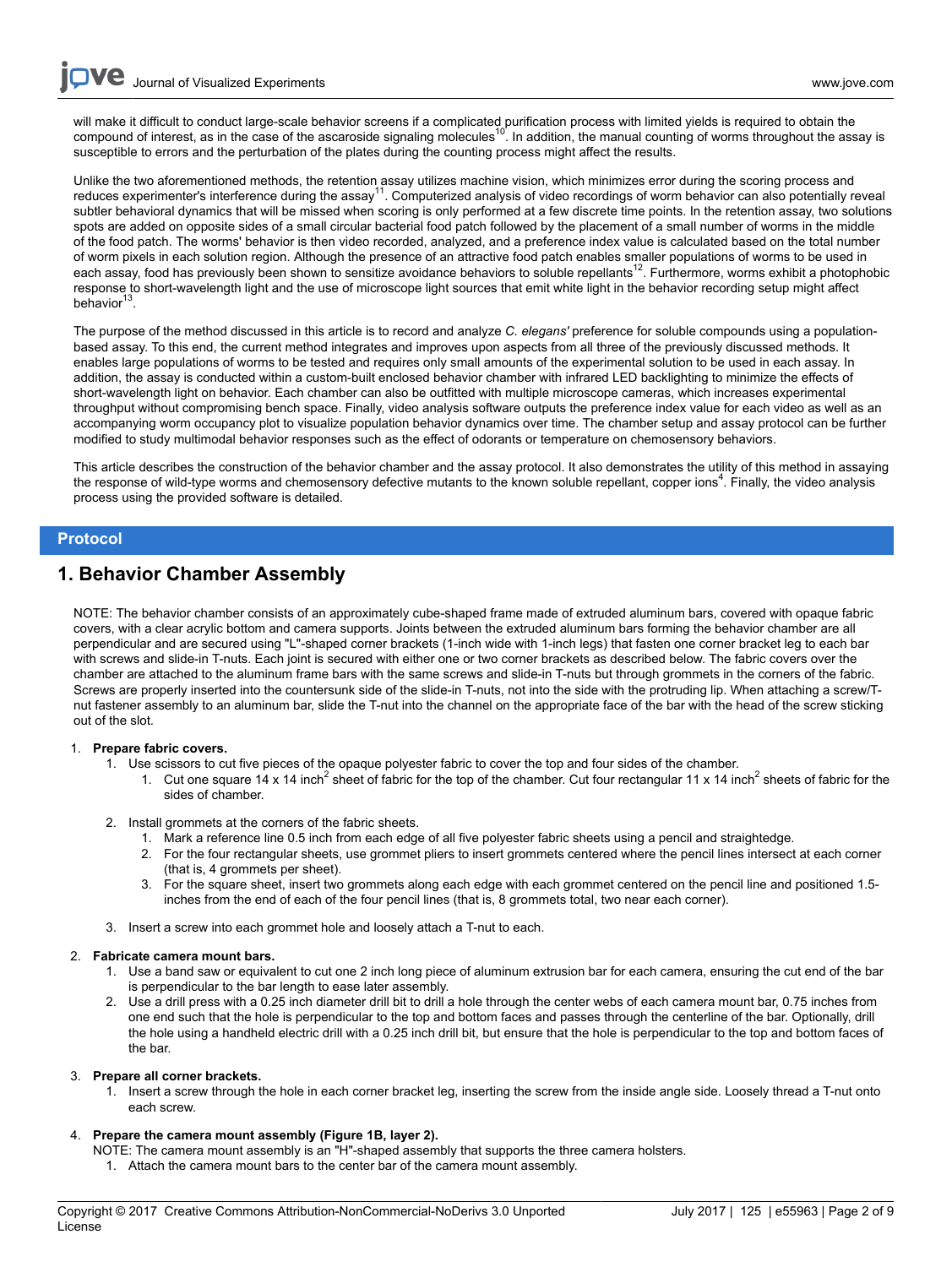**JOVE** Journal of Visualized [Experiments](https://www.jove.com) [www.jove.com](https://www.jove.com)

- 1. Lay out the three camera mount bars fabricated in step 1.2 with the drilled holes oriented vertically. Slip two corner brackets onto the sides of each mount bar at the end furthest from the drilled hole.
- 2. Position the corner brackets with the brackets' legs flush with the end of the bar and tighten the screws to secure in place. This forms a "T" shape with the drilled hole at the bottom of the "T".
- 3. Lay a 1 foot aluminum extrusion on the work surface. Slip the T-nuts of one camera mount bar assembly (from the previous step) onto one side of the 1-foot bar. Center the mount bar along the 1 foot bar's length and tighten the screws to secure in place. Slip the other two mount bars onto the opposite side of the 1 foot bar.
- 4. Position the two bars equidistant from the middle of the 1-foot bar, with their inner corner brackets approximately 2.5 inches apart. Slip corner brackets onto the sides of the 1-foot bar, two at each end of the bar. Position the corner brackets with the brackets' legs flush with the ends of the bar and tighten the screws to secure in place.
- 2. Attach the end bars to the center bar.
	- 1. Slip two 1-foot aluminum extrusions onto the T-nuts at each end of the assembly from the previous step forming an "H" shape. Center each end bar on the center bar and secure by tightening the four screws.
	- 2. Slip four corner brackets onto the top of the two end bars added in the previous step, one at each end of each bar. Position the corner brackets with the brackets' legs flush with the ends of the bars and tighten the screws to secure in place.
- 3. Attach camera stands and holsters to the camera mount assembly.
	- 1. For each of the three microscope camera stands, remove the camera holster by loosening the thumbscrew and sliding off the stand rod.
	- 2. For each camera mount bar (now secured to the center bar of the "H"), place one washer onto a round-head screw, slip the screw up through the drilled hole in the camera mount bar and place another washer down over the screw. Thread the tapped hole of the camera stand rod down onto the screw, tightening securely against the camera mount bar.
	- 3. Repeat steps 14.3.2 for the other two camera mount bars.
	- 4. Slip a camera holster onto each camera stand rod with the wider opening oriented toward the camera mount bar and screw. Temporarily secure the holster to the camera stand rod with the holster's thumbscrew. NOTE: The final operating position will be set in section 2.

## 5. **Assemble the behavior chamber frame (Figure 1A).**

NOTE: For ease of construction, assemble the frame upside down, beginning with the "top" of the chamber's frame on the work surface (**Figure 1B**, layer 1) and working upward toward the "feet" of the frame (**Figure 1B**, layer 3).

- 1. To assemble the top layer of the behavior chamber, attach four 1-foot extruded aluminum bars to the square polyester sheet (**Figure 1B**, layer 1).
	- 1. Slide one bar onto the two T-nuts along each edge of the fabric sheet, centering the bar along the fabric width. Tighten the fasteners to secure the fabric sheet to each bar.
	- 2. Spread the square polyester sheet on the work surface with the four attached aluminum bars on top. Slip eight corner brackets onto the top surfaces of the four aluminum bars, one at each end of each bar. Position the corner brackets on the bars with the brackets' vertical legs flush with the ends of the bars. Secure by tightening the screws into the T-nuts.
- 2. In turn at each corner, stand an additional 1-foot aluminum extrusion upright, slipping the extrusion over the T-nuts on the two corner bracket legs.
- 3. Secure the upright bar to the horizontal bars by tightening the fasteners, thus joining the two adjacent horizontal bars. NOTE: When completed, the eight extrusions (four horizontal and four vertical) will form a square ring on the table with four posts sticking upward (**Figure 1B**, layer 1).
- 4. Slip the loose T-nuts of the "H"-shaped camera mount assembly from section 1.4 down into the uprights of the frame from the previous step. Let the "H" slip all the way down to rest on top of the corner brackets at each corner of the frame. Secure the camera mount assembly in place by tightening the four corner bracket screws.
- 5. Assemble the bottom layer of the chamber using the final four 1 foot extruded aluminum bars (**Figure 1B**, layer 3).
	- 1. Slip one corner bracket onto each end of each 1-foot bar, position the corner brackets with the brackets' legs flush with the ends of the bar and tighten the screws to secure in place.
		- 2. Slip the bars down between the frame uprights with the loose T-nuts in the uprights' channels. Position the bars so the top edges of their corner brackets are 1-inch below the open end of the uprights and secure in place by tightening the corner bracket screws.
- 6. Slide the T-nuts of the four rectangular polyester sheets down into the channels on the upright extrusion bars to cover the sides of the chamber and tighten the fasteners to secure in place.
- 7. Select one side to be a door for accessing the interior of the chamber and remove the two screws and T-nuts at the bottom layer of the chamber.

NOTE: When the frame is turned upright, the bottom of this cover will hang loose at the bottom and can be lifted to access the chamber's interior.

8. Place a plastic cap on the top end of each corner member to serve as feet for the completed frame. Turn the frame right-side-up. Insert two panel holders per side inside the frame's base layer and twist to secure them in place (**Figure 1B**, layer 3). Place a 12 x 12 inch<sup>2</sup> piece of clear acrylic on top of the panel holders to provide a stage for assay plates (**Figure 1B**, layer 3).

# **2. Camera and Stage Template Positioning**

1. Download and install the microscope camera video acquisition software onto the computer from the manufacturer's website.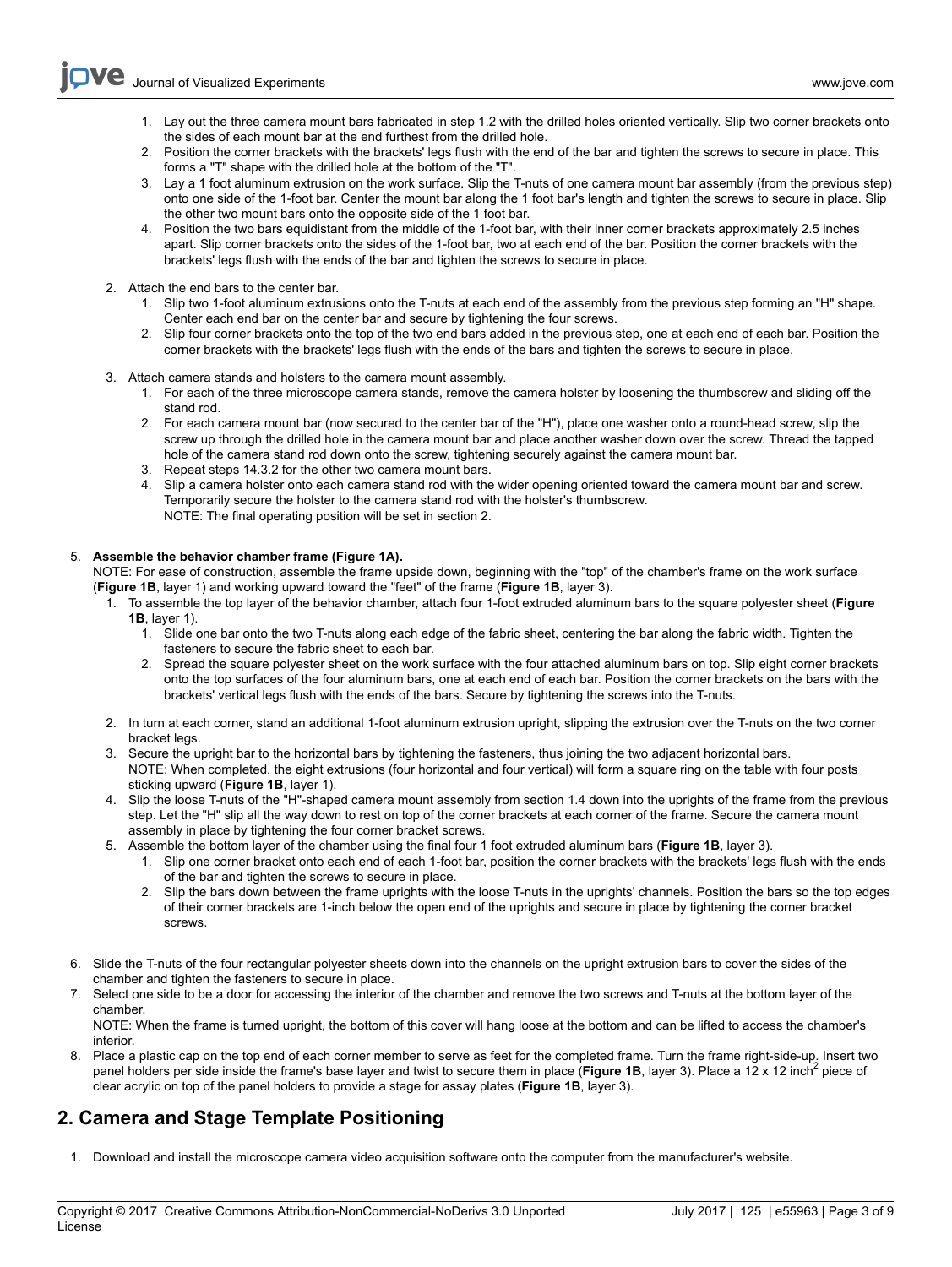**Ove** Journal of Visualized [Experiments](https://www.jove.com) [www.jove.com](https://www.jove.com)

- 2. Slip a microscope camera into each of the three camera holsters with the camera optics pointed down toward the acrylic stage and backlight. Connect the cameras to the computer's USB ports. Position the infrared LED backlight panel under the frame, centering beneath the stage. Plug in the backlight panel to turn on.
- 3. Print the provided solution-placement and plate-alignment templates on transparency sheets (see **Supplemental File**). NOTE: On the solution-placement template, the plate perimeter circle is 3.8 cm in diameter and the inner region of interest circle is 0.9 cm in diameter.
- 4. Cut along the gridlines to obtain rectangular transparency pieces enclosing the circular templates.
- 5. Start the video acquisition software and click the numbered thumbnails at the top of the window to view the cameras' feeds.
- 6. **Adjust microscope camera alignment and magnification.**
	- 1. Position a plate-alignment template under a microscope camera lens (**Figure 2B**).
	- 2. Change the working distance by vertically sliding the camera holster along the camera stand rod and adjust the camera's magnification by rotating the camera's magnification dial until the template's number markers are clearly visible at the edges of the camera's field of view.
	- 3. Tape the plate-alignment template to the acrylic stage.
	- 4. Place a sample plate of worms on the plate-alignment template under the microscope camera and further refine the magnification and working distance until a sharp image of the worms is achieved while still maintaining the number markers within the field of view.
	- 5. Repeat steps 2.6.1-2.6.4 for the other two microscope cameras.

## **3. Nematode Growth and Synchronization**

1. Four days before the experiments, seed twenty-four 60 mm Nematode Growth Media (NGM) agar plates with 50 µL of OP50 *Escherichia coli* in Luria-Bertani (LB) broth (see section 5 for recipe). NOTE: Each 60-mm plate will provide enough worms for one assay plate. Acquiring six replicates per treatment or genotype is

recommended.

- 2. Leave the seeded plates to dry upright with lids on, overnight at room temperature.
- 3. The next day, transfer fifteen well-fed gravid hermaphrodites onto each seeded plate and allow worms to lay eggs for six hours. This will yield >360 eggs per plate.
- 4. After 6 h, remove worms from seeded plates and let progeny grow for three days into adults at 20 °C.

## **4. Chemosensory Preference Assay**

- 1. **The day before the experiment, prepare 35 mm NGM agar assay plates.**
	- 1. Prepare 250 mL of NGM agar (see section 5 for recipe).
	- 2. Arrange twenty-eight empty 35 mm plates in stacks of five or less on a flat surface. Fill each assay plate with 5 mL of NGM agar. Leave assay plates to dry upright with lids on, overnight at room temperature. NOTE: As a rule of thumb, prepare one additional assay plate for each treatment or genotype to be assayed in case of contingencies.
- 2. On the day of the experiment, turn on the backlight, boot the computer, and launch the microscope camera video capture software.
- 3. **Connect a microscope camera to the computer and adjust the video recording settings.**
	- 1. Click on the numbered camera thumbnail at the top of the software window to view the camera's live feed.
	- 2. Pull down the 'Video Format' menu at the top left corner of the camera feed and select 'MJPG 1280 x 1024'. Pull down the 'Folder' menu next to the 'Video Format' menu and select a folder in which to save the video files.
	- 3. Click on the 'Auto Exposure' icon at the top right corner of the camera feed and turn off the auto-exposure. Click on the 'LED' icon immediately to the right of the 'Auto Exposure' icon to turn off the inbuilt microscope camera LEDs. Click on the adjacent 'Settings' icon: Select 'Monochrome', maximize 'Contrast', and adjust 'Brightness' until worms appear distinct from the background.

#### 4. **Acquire calibration videos.**

- 1. Align a solution-placement template on top of a stage plate-alignment template (**Figure 2A**). Click on the 'Time-Lapsed Video' recording icon on the left side of the camera feed and enter '5' s for duration and '1' s for interval to record a 5 s video at 1 frame/s. Click on 'Start' to begin video recording.
- 5. Repeat steps in 4.3 and 4.4 for the other two microscope cameras.
- 6. Remove the solution-placement template from the chamber.
- 7. **Wash worms three times with wash buffer to remove food.**
	- 1. Use a 5 mL glass pipette to add 1.2 mL of NGM buffer to a plate of synchronized worms and gently agitate the plate to displace the worms into the buffer. Pipette up buffer from the plate and dispense worms in buffer into a clean microcentrifuge tube. NOTE: Worms are sensitive to deviations from their culturing agar salt concentration<sup>14</sup>. To minimize changes in agar salt concentration after worm placement, using NGM buffer for the washing process is recommended (see section 5 for recipe). Do not use plastic pipettes to remove worms from plates, as worms will stick to the sides. Prepare an equivalent number of tubes as the number of assay plates to be run simultaneously.
	- 2. Let the three tubes stand for 1-2 min to allow worms to settle to the bottom. Use a plastic pipette tip to remove as much wash buffer from the tubes as possible without disturbing the pellet of aggregated worms at the bottom of the tubes. Refill the tubes with 1 mL of clean NGM buffer each.
	- 3. Repeat step 4.7.2 once.
- 8. **Add 10 mM CuCl2 and M13 buffer solutions to assay plates (see section 5 for recipes).**
	- 1. Tape a solution-placement template on top of the stage of the dissecting microscope.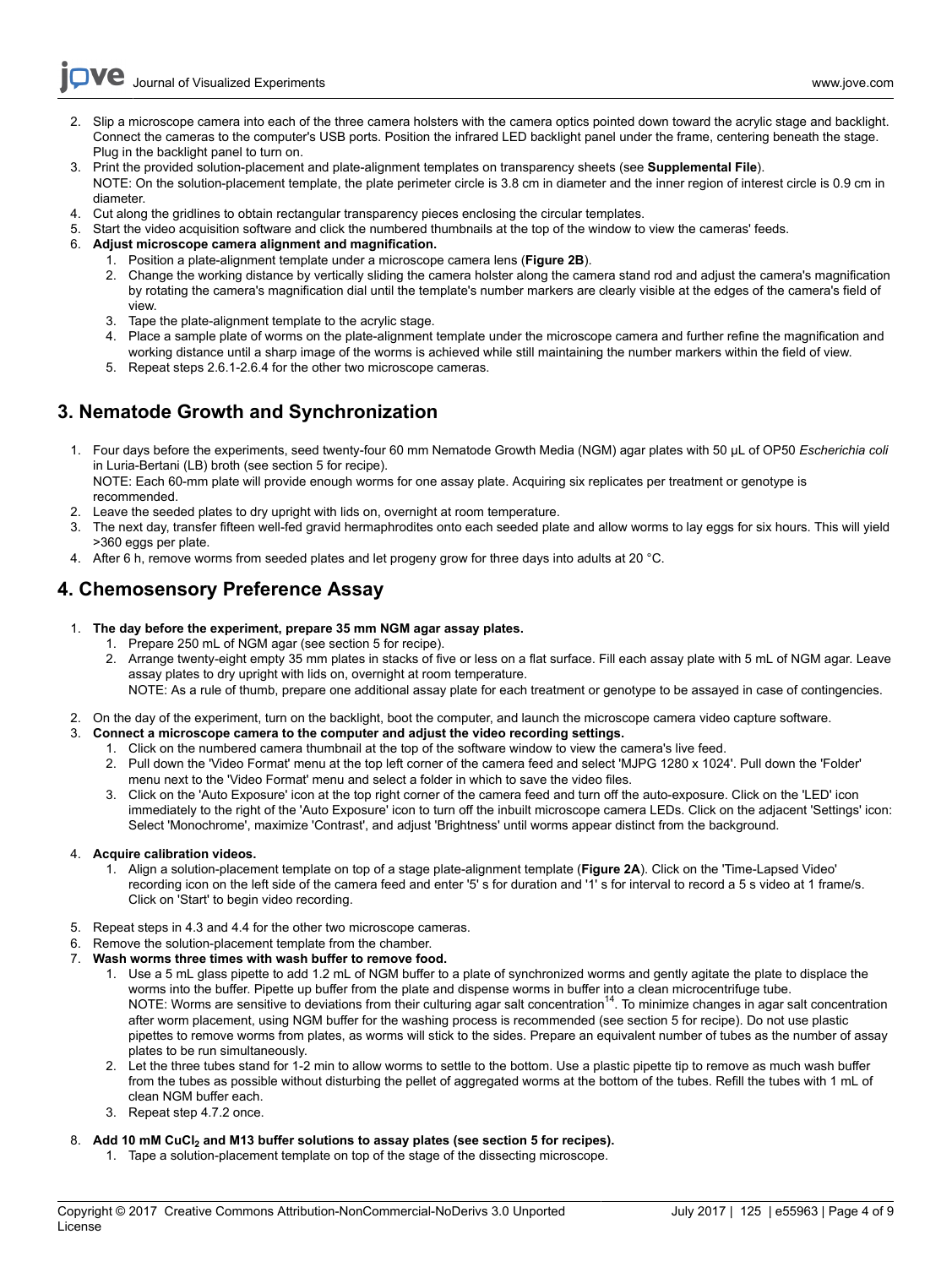**Ove** Journal of Visualized [Experiments](https://www.jove.com) [www.jove.com](https://www.jove.com)

- 2. Place a strip of double-sided tape on either side of a plate-alignment template. Ensure that the tape overlaps with the plate perimeter circle but does not occlude the recording region of interest at the center of the template.
- 3. Align the perimeter of the assay plate with the circle on the plate-alignment template and press down until the template adheres to the bottom of the plate. Align the assay plate template number markers with the solution-placement template markers on the dissecting microscope.
- 4. Use a P2 pipette and plastic tip to place 1 µL of the M13 buffer each in quadrants 1 and 4 (**Figure 2A**). Use a new tip to place 1 µL of 10 mM CuCl2 solution each in quadrants 2 and 3 (**Figure 2A**).
- 5. Repeat steps 4.8.2-4.8.4 for the other two assay plates.
- 9. Once the solution drops have been completely absorbed into the agar, use a glass Pasteur pipette to transfer washed worms from each microcentrifuge tube to the corresponding assay plate.
- 10. Place a drop of worms each on the area above and below the circular treated region. Fold a tissue four times and use the blunt edge to absorb excess wash buffer on all assay plates.
- 11. Immediately arrange the three assay plates under the microscope cameras in the behavior chamber by aligning the numbers at the template corners. Wait for 2-3 min to allow the worms to acclimate to the assay plates.
- NOTE: Ensure that the behavior chamber door flap is closed prior to initiating video recording in the next step. 12. Click on the 'Time-Lapsed Video' recording icon on the left side of the camera feed and enter '10' min for duration and '1' s for interval to
- record a 10 min video at 1 frame per second. Click on 'Start' to start video recording. After the videos have been recorded and saved, remove the assay plates from the chamber.
- 13. Repeat steps 4.7-4.12 for the next round of assay plates. Acquire at least six replicates or two rounds of recording for each treatment or genotype.

## **5. Reagent Preparation**

## 1. **Prepare NGM agar and buffer.**

- 1. In a 1 L glass bottle, add 1.5 g of sodium chloride, 8.5 g of agar, and 1.25 g of peptone. Add 500 mL of distilled water and a stir bar to the bottle. Autoclave bottle with contents.
- 2. Place the bottle on a stir plate and switch on the stir function.
- 3. Add in order using sterile technique: 0.5 mL of 5 mg/mL cholesterol, 0.5 mL of 1 M calcium chloride, 0.5 mL of 1 M magnesium sulfate, and 12.5 mL of 1 M potassium phosphate.
- 4. Repeat steps 5.1.1 to 5.1.2 to make NGM buffer but leave out the agar and peptone in step 5.1.1.

#### 2. **Prepare LB broth.**

1. In a 1 L glass bottle, add 5 g of tryptone, 2.5 g of yeast extract, 2.5 g of sodium chloride, 500 mL of distilled water, and 0.5 mL of 1 N sodium hydroxide. Autoclave bottle with contents.

## 3. **Prepare M13 buffer.**

1. In a 1 L glass bottle, add 1.817 g of Tris, 2.922 g of sodium chloride, 0.373 g of potassium chloride, and 500 mL of distilled water. Autoclave the bottle with contents.

#### 4. **Prepare copper chloride (CuCl2) solution.**

- 1. Weigh out 0.134 g of CuCl<sub>2</sub>. Add solute to 10 mL of M13 buffer in a 15-mL plastic tube to make 100 mM CuCl<sub>2</sub> stock solution. Invert the plastic tube until all the solute has dissolved.
- 2. Use a syringe and 0.2 µm membrane filter to filter purify the 100 mM CuCl<sub>2</sub> solution into a clean 15 mL plastic tube.
- 3. To make 10 mM CuCl<sub>2</sub> solution, add 900 µL of M13 buffer and 100 µL of 100 mM CuCl<sub>2</sub> stock solution to a microcentrifuge tube. Invert the microcentrifuge tube to mix well.

## **6. Video Analysis**

- 1. Download Python 3 (https://www.python.org/downloads/) and the OpenCV software library (http://opencv.org/downloads.html).
- 2. Download the three Python scripts for analysis (https://github.com/WormLabCaltech/ResidentWorm).
- NOTE: Ensure that all video files to be used are in mp4 format before proceeding.
- 3. To view the function and parameter descriptions, type 'help(enter function name)' in the console and hit enter. For example, type 'help(calibration)' and hit enter.
- 4. **Execute the calibration function with input parameters to define the video regions of interest (ROI).**
	- 1. Enter the filename of the calibration video taken in section 4 for the variable 'mp4filename'. Include quotation marks when entering the filename.
	- 2. Start with the values 600 and 360 for the 'Q\*x' and 'Q\*y' variables. \*Enter quadrant numbers 1 to 4. Start with the value 310 for the 'rad' variable. Adjust the variable values until the ROI masks align with the quadrant outlines on the template.
	- 3. Record the total number of pixels in each ROI that will be printed in the console upon execution of this function. Input this value for the 'ROI\_size' parameter in the preference\_index function.
- 5. Execute the threshold\_constant function to determine the appropriate thresholding constant. Adjust the 'constant' value until the worms (white) can be seen clearly and there is minimal salt-and-pepper noise in the background (black).
- 6. **Execute the preference\_index function to generate a csv datasheet, the video's preference index, and the accompanying worm occupancy plot.**
	- 1. Use the 'Q\*x', 'Q\*y', 'rad', 'ROI size', and 'constant' values determined from steps 6.4 and 6.5 as input parameters for the preference\_index function.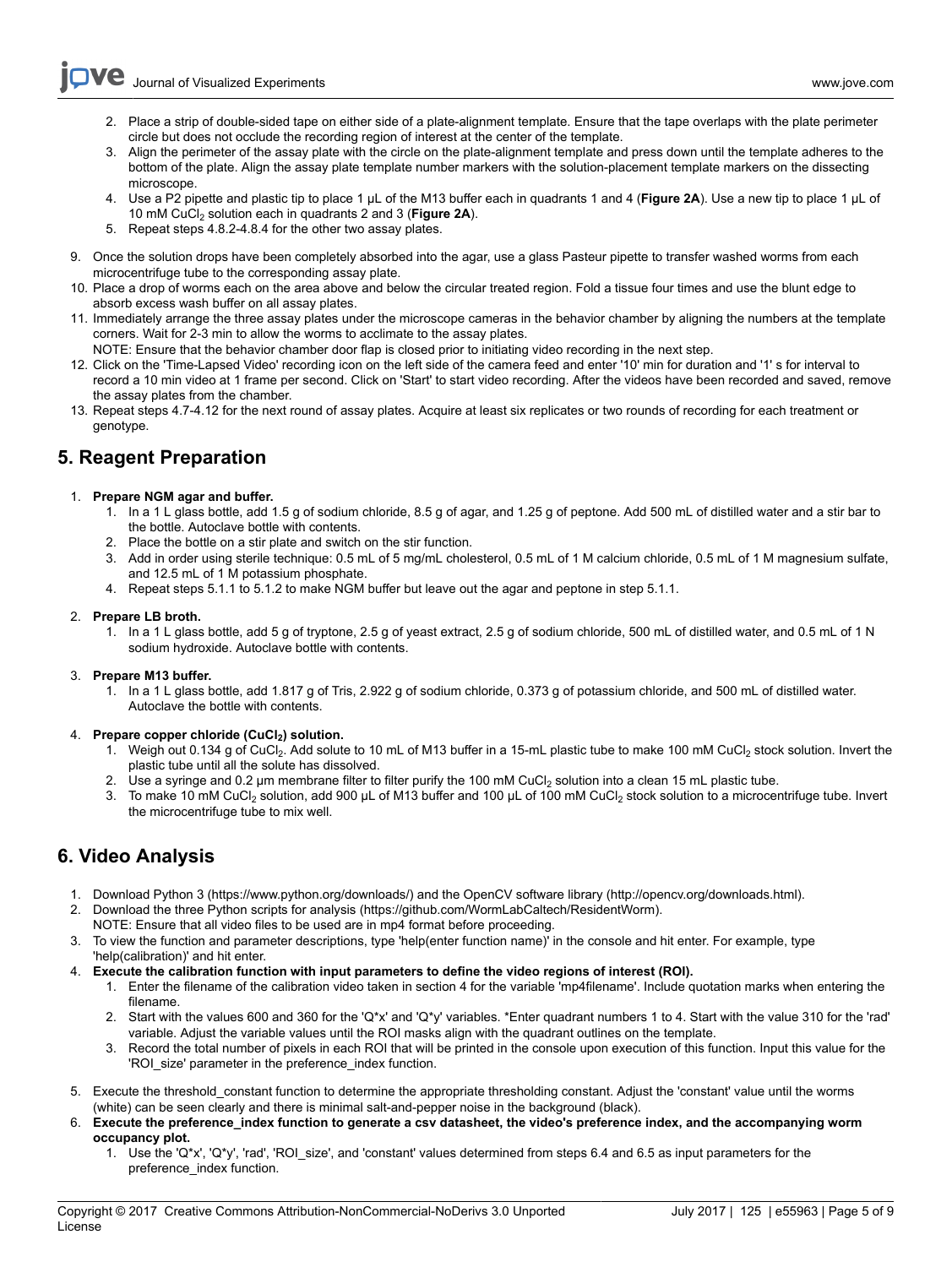NOTE: For each video frame, the preference\_index function counts the number of worm pixels in each ROI and calculates the percentage of worm pixels out of the total number of ROI pixels. The function then generates a preference index value for each video frame using the formula:

% worm pixels in exp ROI - % worm pixels in ctrl ROI  $PI =$ 

```
% worm pixels in exp ROI + % worm pixels in ctrl ROI
```
NOTE: Once the program has analyzed all the frames in the video, an average preference index value is generated for the video. A worm occupancy plot with the video's preference index printed at the top as well as a csv datasheet containing worm pixel, percentage worm occupancy values, and the preference index for each video frame will be saved to the designated folder once the program has finished running.

## **Representative Results**

**Figure 3A** shows the preference index values obtained for different genotype and treatment pairings. A preference index value of 1 indicates strong attraction to the solution placed in the experimental ROI while a preference index value of -1 indicates strong repulsion. A preference index of 0.02 was obtained when the M13 buffer solution was placed in both the control and experimental ROIs, demonstrating that there is no spatial bias towards either ROI. N2 worms strongly avoided the copper ions resulting in a preference index of -0.67, which corroborates previous findings that copper ions are a strong repellant (Supplementary Movie 1)<sup>4</sup>. *osm*-3 mutants, which lacks proper formation of the distal segments of sensory cilia, showed a significantly decreased avoidance of copper ions (PI = -0.19)<sup>15</sup>. *ocr*-2 mutants, which are defective in many ASHmediated nociceptive responses including copper avoidance, also exhibit significantly decreased avoidance and even some mild attraction to copper ions (PI =  $0.19$ ) (**Supplementary Movie 2**)<sup>16</sup>.

**Figure 3B** shows representative worm occupancy plots, which indicate the density of worms in the control versus the experimental ROIs over time in each video. The darker the color of the plotting area, the greater the number of worm pixels in the ROI. The occupancy plot for N2 worms treated with the M13 buffer control shows that the number of worms in both ROIs remains similar throughout the assay. However, the occupancy plot for N2 worms treated with copper ions indicates that the worms strongly and consistently avoid the experimental ROI throughout the assay.



**Figure 1: Photo and Schematic Representation of Behavior Chamber Design.** (**A**) Front view of behavior chamber setup (left) and corresponding schematic representation of chamber frame (right). Opaque polyester sheets enclose the chamber on all faces except the bottom face, which allows light through from the infrared backlight panel. The numbers 1, 2, and 3 correspond to the extrusion layers in (B). (**B**) Schematic of top view of extrusion layers comprising the behavior chamber frame. This includes the top layer (1), the middle camera mount assembly layer (2), and the bottom stage layer (3). [Please click here to view a larger version of this figure.](http://ecsource.jove.com/files/ftp_upload/55963/55963fig1large.jpg)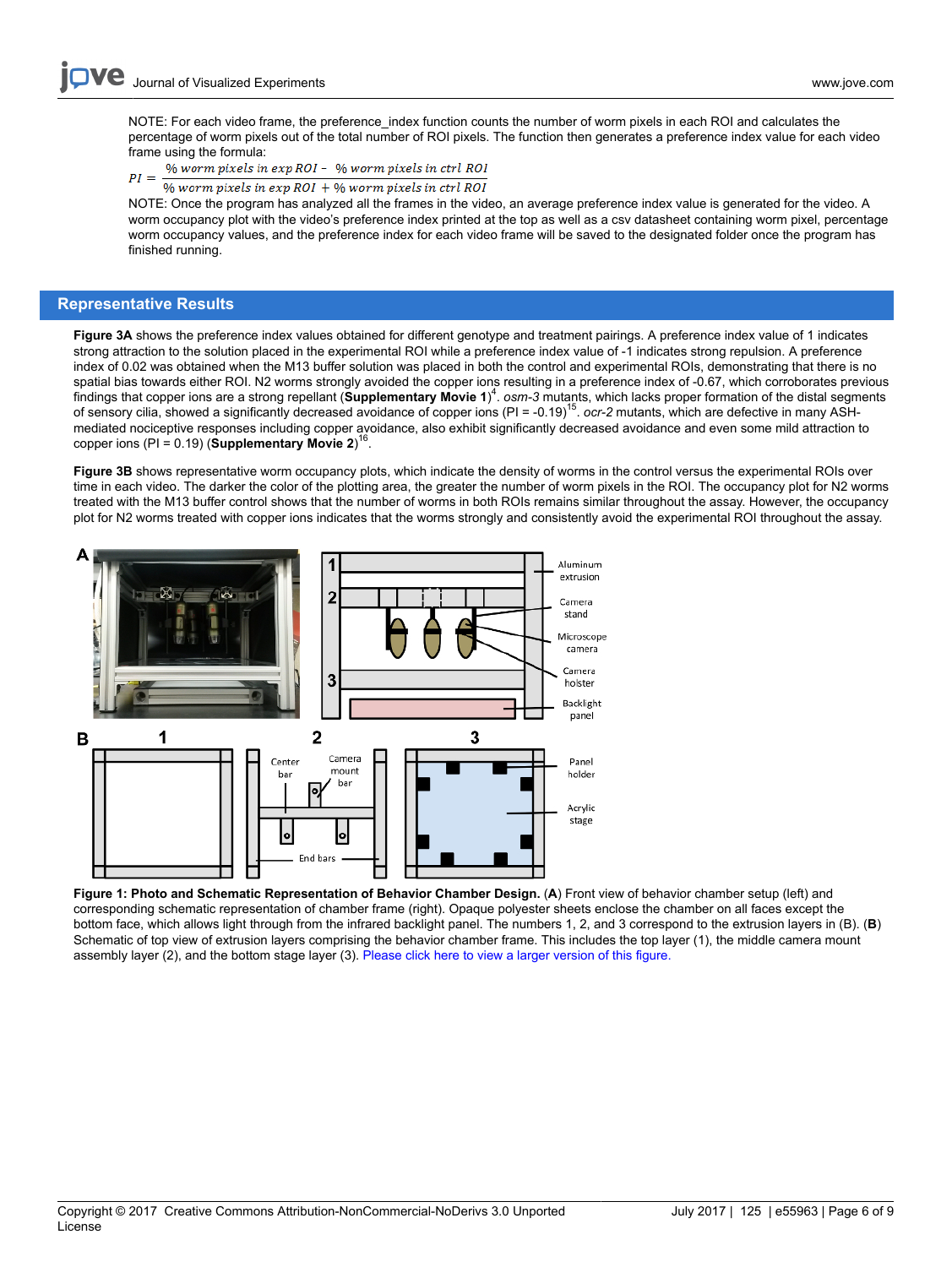

**Figure 2: Solution-placement and Plate-alignment Templates.** (**A**) The solution-placement template has four quadrants and number alignment markers. The control solution is placed in the upper left and bottom right quadrants while the experimental solution is placed in the upper right and bottom left quadrants. (**B**) The plate-alignment template has only number alignment markers to minimize occlusion of the worms in the field of view during video recording and analysis. [Please click here to view a larger version of this figure.](http://ecsource.jove.com/files/ftp_upload/55963/55963fig2large.jpg)



**Figure 3: Example Data Collected Using this Assay.** (**A**) Preference Index (PI) values for wild-type N2 and mutant *C. elegans* in response to M13 buffer and 10 mM CuCl2. N2 worms showed no preference between control and experimental ROIs when M13 control solution was placed in both ROIs but strongly avoided the experimental ROI when copper ions were placed in it (PI = 0.02 and -0.67, respectively). *osm-3 (p802)* mutants and *ocr-2 (ak47)* mutants showed significantly decreased avoidance of copper ions compared to N2 (PI = -0.1 and 0.2, respectively). N= 6 assays for each genotype-treatment pairing, >360 worms per assay, error bars indicate ± 1 S.E.M., \*\*\*p <0.001, one-way ANOVA followed by post-hoc Tukey Honestly Significant Difference (HSD) test. (**B**) Representative worm occupancy plots for N2 worms with M13 buffer in both ROIs (top) and N2 worms with M13 buffer in the control ROI and copper ions in the experimental ROI (bottom). The color scale below each occupancy plot represents the number of worm pixels. [Please click here to view a larger version of this figure.](http://ecsource.jove.com/files/ftp_upload/55963/55963fig3large.jpg)

**Supplementary Movie 1: Behavioral Response of N2 worms to 10 mM Copper Chloride.** Worms are attracted to the control quadrants with M13 buffer (upper left and bottom right) but strongly avoid the quadrants containing copper ions dissolved in M13 buffer (upper right and bottom left). Video was recorded at 1 frame per second and sped up 15x. [Please click here to download this file.](http://ecsource.jove.com/files/ftp_upload/55963/Supplementary_Video_1.mp4)

**Supplementary Movie 2: Behavioral Response of** *ocr-2 (ak47)* **Worms to 10 mM Copper Chloride.** Worms roam to a roughly equal extent in both the control quadrants with M13 buffer (upper left and bottom right) and the quadrants containing copper ions dissolved in M13 buffer (upper right and bottom left) throughout the recording duration. The mutants exhibit a slight preference for the quadrants containing copper ions at the start of the recording. Video was recorded at 1 frame per second and sped up 15x. [Please click here to download this file.](http://ecsource.jove.com/files/ftp_upload/55963/Supplementary_video_2.mp4)

**Supplemental File: Solution-placement and Plate-alignment Templates.** [Please click here to download this file.](http://ecsource.jove.com/files/ftp_upload/55963/JoVE_template.pptx)

#### **Discussion**

A critical step in the protocol is ensuring that the assay plates have a consistent level of dryness across different experimental days. Different dryness levels will result in different diffusion rates of the solution into the agar and consequently, variations in behavioral outcome. Thus, assay plates should always be made fresh on the afternoon before experiments. The number of worms tested per assay should also be regulated for ease of comparison between treatments. For reference, a wild-type worm lays 4-10 eggs/h on average yielding >360 worms per assay if the worm synchronization protocol above is followed<sup>17</sup>. If certain mutant strains are egg-laying defective, pick more gravid adult worms for egg-laying to reach the target number of progeny. Another important step in the protocol is to handle worms gently during the washing process and worm placement. Worms are sensitive to mechanical stimuli, which elicit stress responses such as reversals and egg-laying inhibition<sup>18</sup>. Furthermore, care should be taken to define the ROI accurately and to determine the optimal thresholding constant value for specific lighting conditions before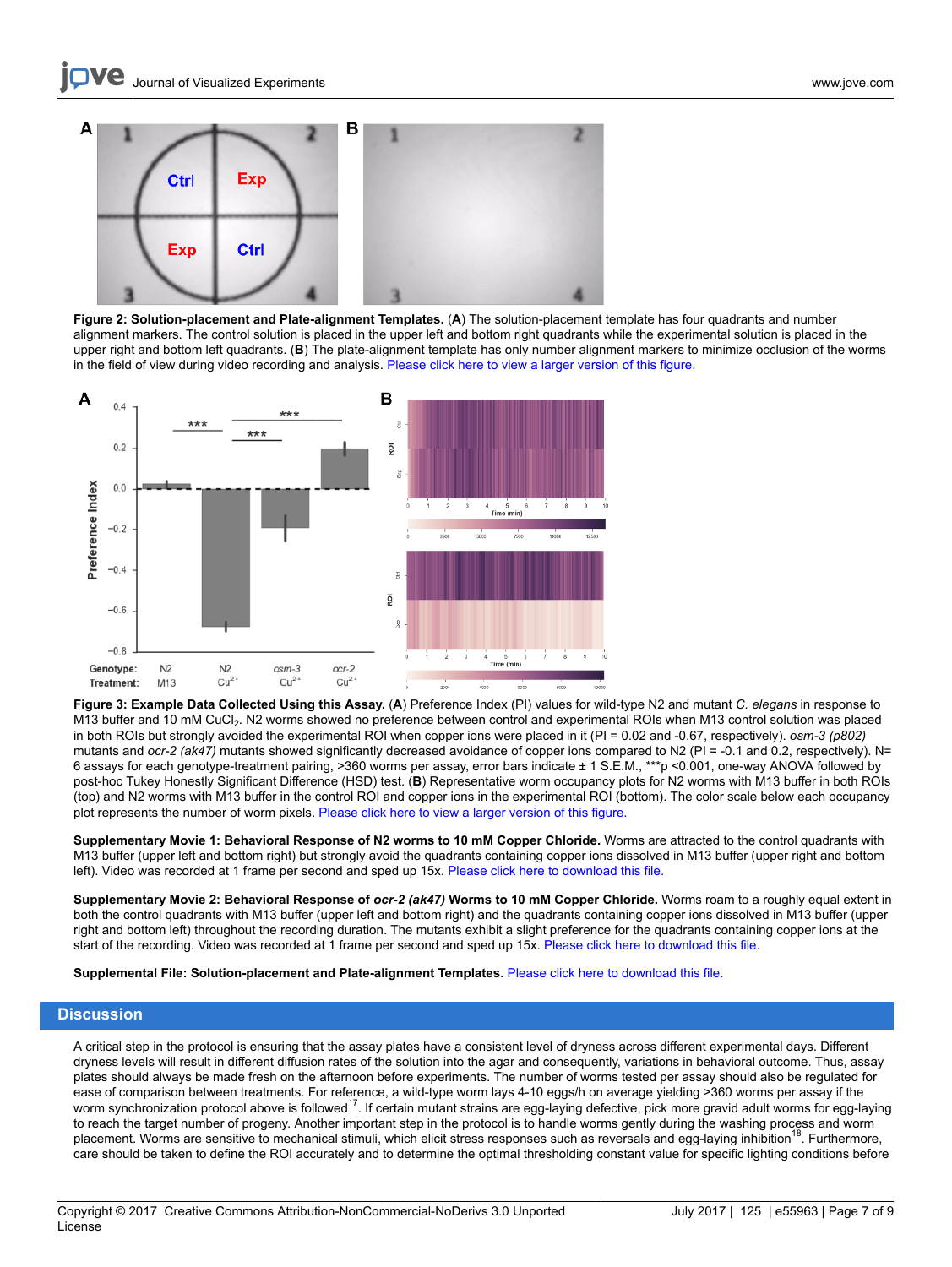proceeding with the video analysis. It is also recommended that the calibration and thresholding processes be repeated if a lengthy period of time has elapsed since the last experiment was run.

A limitation of this method is that it is not suitable for assaying small worm populations. However, if the appropriate controls to determine the influence of the presence of food on the sensory behavior are performed, then utilizing food to restrict the worms' spatial exploratory location as in the retention assay is also possible with this setup. In addition, this method is not intended for studying stimulus gradient navigation due to the close proximity and small amounts of the control and experimental solution drops used.

In the future, programming software that enables multi-worm tracking and single-worm feature extraction can be integrated into this system<sup>19,20</sup>. Recording subtle behavior parameters of single worm behavior such as reversal speeds and amplitude of body bends will provide a more detailed picture of an individual worm's chemosensory behavior in the context of a population-based assay. The assay can also be modified to study habituation by boring holes through the ROI using syringe needles with the appropriate gauge size and filling the holes with agar infused with the experimental compound or control buffer. This will ensure a more consistent surface concentration of the compound over a longer period of recording time as is necessary during habituation studies. Another potential application of this method is to conduct comparative behavior studies across different nematode species. In addition, the behavior chamber can be modified in multiple ways to study behavioral responses to multimodal stimuli. For optogenetic applications, high-intensity LED arrays can be attached next to the camera mount to selectively activate neurons of interest during the assay. Heating elements, cooling systems, and temperature sensors can also be added to the setup to study the effects of temperature on sensory behaviors. Furthermore, odor delivery systems can be installed inside the chamber to investigate interactions between odorsensory and chemosensory modalities.

#### **Disclosures**

The authors have nothing to disclose.

## **Acknowledgements**

Some strains were provided by the Caenorhabditis Genetics Center (CGC), which is funded by NIH Office of Research Infrastructure Programs (P40 OD010440). This work is supported by the Howard Hughes Medical Institute, with which P.W.S. is an investigator.

#### **References**

- 1. White, J. G., Southgate, E., Thomson, J. N., Brenner, S. The structure of the nervous system of the nematode *Caenorhabditis elegans. Philos Trans R Soc Lond B Biol Sci.* **314,** 1-340 (1986).
- 2. Bargmann, C. I., Horvitz, H. R. Chemosensory neurons with overlapping functions direct chemotaxis to multiple chemicals in *C. elegans. Neuron.* **7,** 729-742 (1991).
- 3. Bargmann, C. I., Hartwieg, E., Horvitz, H. R. Odorant-selective genes and neurons mediate olfaction in *C. elegans*. *Cell.* **74,** 515-527 (1993).
- 4. Hilliard, M. A., Bargmann, C. I., Bazzicalupo, P. *C. elegans* responds to chemical repellents by integrating sensory inputs from the head and the tail. *Curr Biol.* **12,** 730-734 (2002).
- 5. Hilliard, M. A, Bergamasco, C., Arbucci, S., Plasterk, R. H., Bazzicalupo, P. Worms taste bitter: ASH neurons, QUI-1, GPA-3 and ODR-3 mediate quinine avoidance in *Caenorhabditis elegans*. *EMBO J.* **23,** 1101-1111 (2004).
- 6. Zariwala, H. A., Miller, A. C., Faumont, S., Lockery, S. R. Step response analysis of thermotaxis in *Caenorhabditis elegans. J Neurosci.* **23,** 4369-77 (2003).
- 7. Ward, S. Chemotaxis by the nematode *Caenorhabditis elegans:* identification of attractants and analysis of the response by use of mutants. *Proc Natl Acad Sci U S A.* **70,** 817-21 (1973).
- 8. Wicks, S. R., de Vries, C. J., van Luenen, H. G., Plasterk, R. H. CHE-3, a cytosolic dynein heavy chain, is required for sensory cilia structure and function in *Caenorhabditis elegans*. *Dev Biol.* **221,** 295-307 (2000).
- 9. Jansen, G., Weinkove, D., Plasterk, R. H. A. The G-protein γ subunit gpc-1 of the nematode *C. elegans* is involved in taste adaptation. *EMBO J.* **21,** 986-994 (2002).
- 10. Srinivasan, J., *et al.* A blend of small molecules regulates both mating and development in Caenorhabditis elegans. *Nature.* **454,** 1115-1118 (2008).
- 11. Choe, A. *et al.* Ascaroside signaling is widely conserved among nematodes. *Curr Biol.* **22,** 772-780 (2012).
- 12. Ezcurra, M., Tanizawa, Y., Swoboda, P., Schafer, W. R. Food sensitizes *C. elegans* avoidance behaviours through acute dopamine signalling. *EMBO J.* **30,** 1110-22 (2011).
- 13. Ward, A., Liu, J., Feng, Z., Xu, X. Z. S. Light-sensitive neurons and channels mediate phototaxis in *C. elegans. Nat Neurosci.* **11,** 916-22 (2008).
- 14. Kunitomo, H., *et al.* Concentration memory-dependent synaptic plasticity of a taste circuit regulates salt concentration chemotaxis in *Caenorhabditis elegans. Nat Commun.* **4,** 2210 (2013).
- 15. Snow, J. J., *et al.* Two anterograde intraflagellar transport motors cooperate to build sensory cilia on *C. elegans* neurons. *Nat Cell Biol.* **6,** 1109-1113 (2004).
- 16. Tobin, D. M., *et al.* Combinatorial expression of TRPV channel proteins defines their sensory functions and subcellular localization in *C. elegans* neurons. *Neuron.* **35,** 307-318 (2002).
- 17. Waggoner, L. E., Zhou, G. T., Schafer, R. W., Schafer, W. R. Control of alternative behavioral states by serotonin in *Caenorhabditis elegans*. *Neuron.* **21,** 203-214 (1998).
- 18. Sawin, E.R. Genetic and cellular analysis of modulated behaviors in *Caenorhabditis elegans. PhD Thesis.* M.I.T., Cambridge, MA. (1996).
- 19. Ramot, D., Johnson, B. E., Berry, T. L., Carnell, L., Goodman, M. B. The parallel worm tracker: A platform for measuring average speed and drug-induced paralysis in nematodes. *PLoS One.* **3,** (2008).